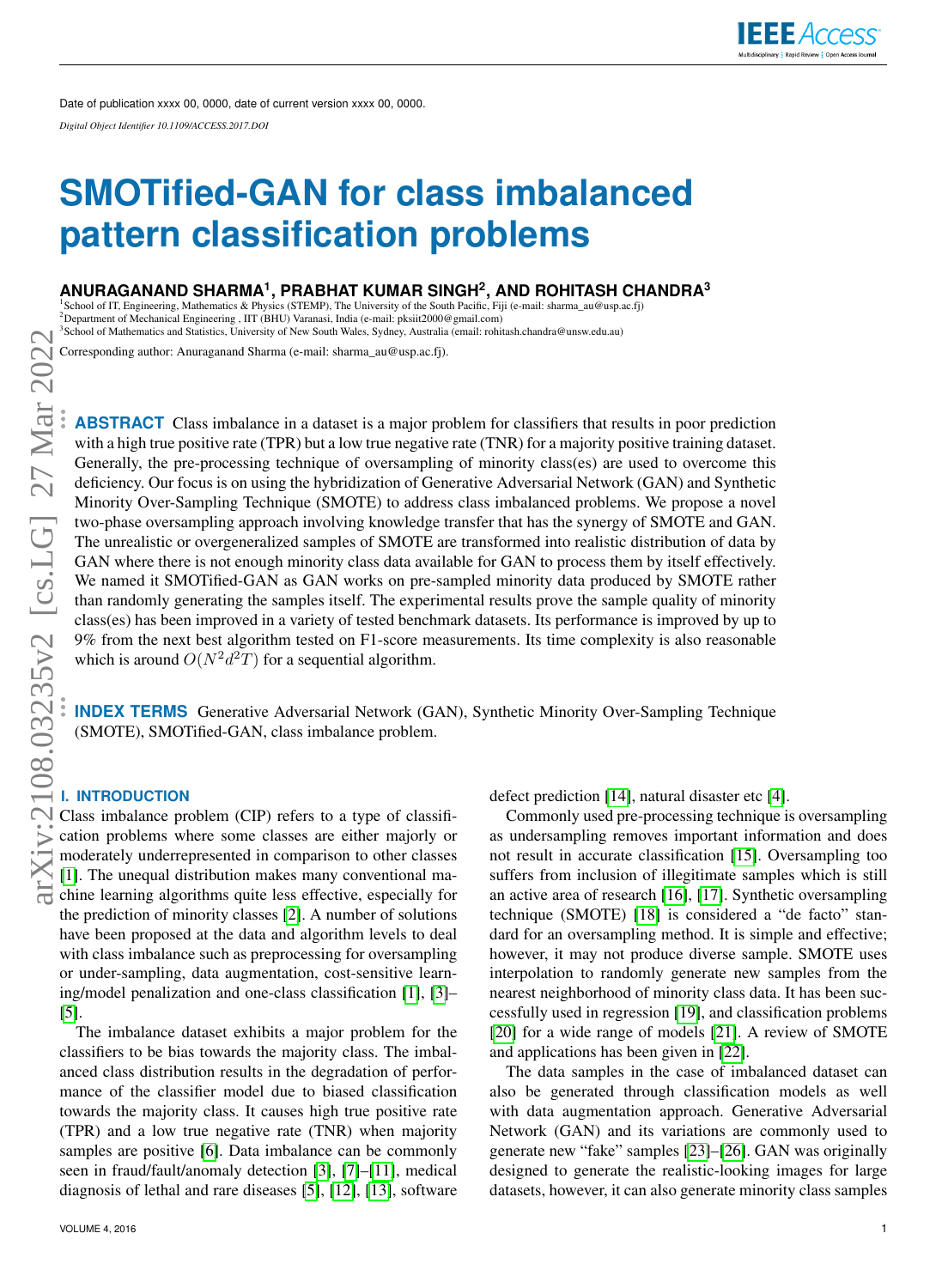thereby balancing the class distribution and avoiding overfitting effectively [\[27\]](#page-9-18). Imbalanced data classification is ubiquitous in application domains. Data augmentation technique based on variations of GAN have been successfully applied on many applications such as skin lesion classification [\[13\]](#page-9-5) for better diagnosis or pipeline leakage in petrochemical system [\[28\]](#page-9-19).

Bayesian inference provides a principled framework to estimate unknown quantity represented by the posterior distribution (parameters of a model) which is updated via Bayes' theorem as more information gets available [\[29\]](#page-10-0)–[\[31\]](#page-10-1). Markov Chain Monte Carlo (MCMC) sampling is typically used to implement Bayesian inference [\[32\]](#page-10-2). It features a likelihood function that takes into account the prior distribution to either accept/reject samples obtained from a proposal distribution to construct the posterior distribution of model parameters, such as weights of a neural network [\[31\]](#page-10-1)–[\[34\]](#page-10-3). A major limitation for MCMC sampling technique is high computational complexity for sampling from the posterior distribution [\[35\]](#page-10-4), [\[36\]](#page-10-5). There recently there has been much progress in MCMC sampling via the use of gradient-based proposals and parallel computing in Bayesian deep learning [\[37\]](#page-10-6)–[\[39\]](#page-10-7). However, these have been mostly limited to model parameter (weights) uncertainty quantification rather than quantifying uncertainties in data or addressing class imbalanced problems. In the case of class imbalanced problems, MCMC sampling has been used for benchmark real-world imbalanced datasets [\[35\]](#page-10-4), [\[40\]](#page-10-8). MCMC method have been applied for handing imbalanced categorical data [\[36\]](#page-10-5). Das et al. in [\[35\]](#page-10-4) have used Gibbs sampling (an MCMC method) to generate new minority class samples.

Another example of oversampling method is data dependant cost matrix, where a weighted misclassification cost is assigned to the misclassified classes [\[4\]](#page-9-7). It is not easy to determine this cost [\[35\]](#page-10-4). The cost-sensitive loss function has penalty based weights for misclassification errors from both majority and minority classes. Hybrid neural network with a cost-sensitive support vector machine (hybrid NN-CSSVM) in [\[41\]](#page-10-9) considers different cost related to each misclassification. Castro et al. in [\[2\]](#page-8-1) have improved the misclassification error for the imbalanced data by using the cost parameter according to the ratio of majority samples in the training set. One-class problem [\[8\]](#page-9-20), [\[42\]](#page-10-10), [\[43\]](#page-10-11) also has a "minority" class but generally it is considered outlier which is removed from the training data. One-class modeling usually uses feature mapping or feature fitting to enforce the feature learning process [\[43\]](#page-10-11).

In this paper, we propose a novel hybrid approach that combines the strengths and overcomes the deficiency of two independent models that include SMOTE and GAN. SMOTE is known to produce some irregular or "out of distribution" samples. Additionally, SMOTE has not been generally used with deep learning and GAN generally has not been used for small datasets (minority classes) [\[11\]](#page-9-3). Hence, we refer to it as SMOTified-GAN which is a two-phased process based on knowledge transfer or transfer learning [\[44\]](#page-10-12). Firstly, SMOTE generates promising samples which is then "transferred" to GAN which no longer uses random sample. Our approach may work well for both small and large datasets. This could lead to more feasible and diverse data which are further enhanced through GAN to prepare better quality samples. We have obtained impressive results for our proposed method on numerical benchmark CIP datasets mainly from UCI library [\[45\]](#page-10-13). Its efficiency is also reasonable which is the combination of SMOTE and GAN as discussed in Section 2 and Section 3. SMOTified-GAN, however, works on nonimage data only in its current form.

The rest of the paper is organised as follows. Section 2 presents the state-of-the-art techniques to solve CIPs. Section 3 discusses the proposed method – SMOTified-GAN. Section 4 shows the experimental results and Section 5 discusses the outcome of the experiments. Lastly, Section 6 concludes the paper by summarizing the results and proposing some further extensions to the research.

## **II. RELATED WORK ON CLASS IMBALANCE PROBLEMS**

## *A. SYNTHETIC MINORITY OVERSAMPLING TECHNIQUE (SMOTE)*

The SMOTE is a "de facto" standard for pre-processing imbalanced data. This is not a complete random sampling whereas it uses interpolation among the neighboring minority class examples. It is efficient and easy to implement. Each minority example gets  $k$ -nearest neighbors (KNN) which are randomly selected to have interpolation to create new samples. The pseudocode is given in Algorithm [1.](#page-2-0) The parameters  $n$  and  $d$  are the size and dimension of the minority class respectively;  $N$  is the size of the majority class and parameter  $k$  for  $k$ -nearest neighbor. Lines 1-5 finds KNN for each minority sample then does the interpolation with them to create new samples. Lines 6-12 describes the interpolation step where  $N - n$  samples are being created and added into minority class. Its time complexity for a single machine has the order of  $O((N - n)dn \log k) \approx O(N^2d \log k)$  [\[46\]](#page-10-14)–[\[48\]](#page-10-15).

There are many variants of SMOTE that have been successfully applied to various application domains such as bioinformatics, video surveillance, fault detection or high dimensional gene expression data sets [\[47\]](#page-10-16), [\[49\]](#page-10-17), [\[50\]](#page-10-18). There are many variants of SMOTE such as regular SMOTE, Borderline-SMOTE, SVM-SMOTE and KMeans-SMOTE [\[51\]](#page-10-19). Kovacs in [\[52\]](#page-10-20) has shown the implementation of 85 variants of SMOTE in python library.

## *B. GENERATIVE ADVERSARIAL NETWORK (GAN)*

GAN is a class of machine learning frameworks in which there is a contest between two neural networks with a continuous and simultaneous improvement of both neural networks. This technique learns to generate new data with the same statistics as the training set by capturing the true data distribution [\[53\]](#page-10-21).

GAN has been successfully used for data augmentation. The two neural networks of GAN learn the target distribution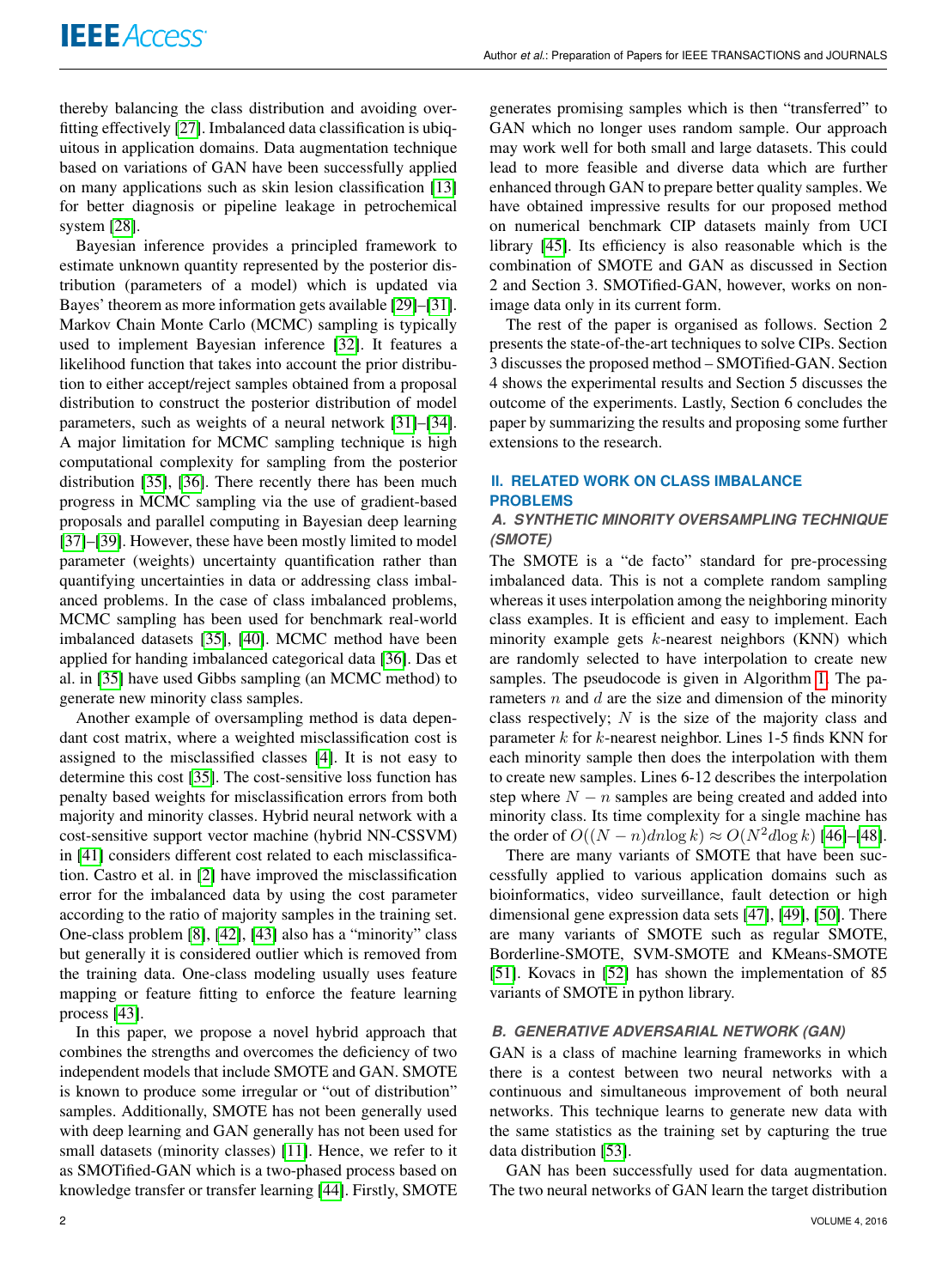### Algorithm 1: Pseudocode for SMOTE

```
// Input: d-dimensional minority
        samples X of size n from a
       training data set of size N that
       requires N - n over-samples. kdefines k-nearest neighbors.
1 N \leftarrow N - n2 for i = 1 : ||X|| do
 3 \mid S \leftarrow \text{KNN}(x_i, k) / / x_i \in X4 \mid X \leftarrow \text{interpolate}(N/100, x_i, S) // for
           N > 1005 end
   // subroutine for interpolate
 6 interpolate (N, x_i, S)7 while ||X|| < N do
 \begin{array}{l} \mathbf{s} \end{array} \Big\vert \quad a \leftarrow R^{k \times 1}_I(1) \text{ // pick a random}integer value from 1...k
9 x_i \leftarrow S\{a\}// \Delta x_{ij} = x_j - x_i \Rightarrow euclidean
           distance between x_i and x_j// R_D^{1 \times d} \Rightarrow a decimal random number
            between 0 to 1
10 \mid X \leftarrow X \bigcup (x_i + \Delta x_{ij} \times R_D^{1 \times d})11 end
12 return X
```
and generate new samples to achieve similar distributive structure in its generated over-sampled data. A GAN is simply the synergy of two deep learning network that produce "fake" data examples emulating the properties of the real data [\[27\]](#page-9-18), [\[54\]](#page-10-22), [\[55\]](#page-10-23).

GAN had not been designed for oversampling imbalanced classes but to create "fake" images of real images which should be hard to distinguish. However, its success in data augmentation for over-sampling has led to the introduction to many variations of GAN to solve CIP [\[24\]](#page-9-21)–[\[26\]](#page-9-17), [\[53\]](#page-10-21), [\[56\]](#page-10-24)– [\[58\]](#page-10-25).

The first network is called Generator whose responsibility is to takes a vector of random values and generate the data similar to the real data used in training. The second network is called Discriminator that takes input data from both the real training data and the "fake" data from the generator, to classify them correctly. This process is shown in FIGURE [1.](#page-2-1)

The time-complexity of GAN can be roughly given as  $O(nTLd^2)$  where the new parameters L and T are layer-size and total iterations for a GAN. Its convergence rate with the Stochastic Gradient Descent would be  $O(\frac{1}{T} + \sigma^2)$  where  $\sigma^2$ is the variance of the dataset [\[59\]](#page-10-26). See Section [III](#page-2-2) for further details.

## <span id="page-2-2"></span>**III. SMOTIFIED-GAN FOR CLASS IMBALANCE PROBLEM**

Our proposed method tries to overcome the deficiency of both SMOTE and GAN by using a transfer learning concept

<span id="page-2-1"></span>

FIGURE 1: Process of "fake" sample generation with GAN

where it first extracts the knowledge about minority class from SMOTE and then applies it to GAN. We have named it SMOTified-GAN as it tries to diversify the original samples produced by SMOTE through GAN. Additionally, the quality of the sample is further enhanced by emulating them with the realistic samples. The process of SMOTified-GAN is shown in FIGURE [3.](#page-5-0)

Even though SMOTE is widely used as an oversampling technique, it suffers with some deficiency. The major drawback of SMOTE is that it focuses on local information and therefore it does not generate diverse set of data as shown in FIGURE [2\(a\).](#page-3-0) Additionally, FIGURE [2\(b\)](#page-3-1) shows the 5 nearest neighbors of  $x_1, \{x_2, ..., x_6\}$  are firstly, blindly chosen then interpolated (using Euclidean distance) to get the corresponding synthetic samples  $\{a, ..., e\}$ . Even, there there is a high chance of miss-classification for sample  $e$  with a majority sample  $y_1$  [\[60\]](#page-10-27). The generated data are generally insufficiently realistic compared to GAN that captures the true data distribution in order to generate data for the minority class [\[61\]](#page-10-28).

GAN is not ideally fit for oversampling as it has been originally designed for realistic looking images with convolutional neural networks (CNN) rather than producing oversamples for the minority class. Additionally, GAN may face data scarcity problem as minority class is already in reduced form where model training requires more of its data to be sacrificed for validation and testing purpose. Though, crossvalidation techniques may solve this problem to some extent.

The architecture of GAN consists of two networks as mentioned in the previous section where the objective of the generator network is to generate data that fools the discriminator network to classifies as "real". To optimize its performance, maximize the loss of the discriminator when data is coming from the generator. The objective of the generator is to generate data that the discriminator classifies as "real". To optimize the performance of the discriminator, the loss of the discriminator is to be minimized when given batches of both real and generated data. The objective of the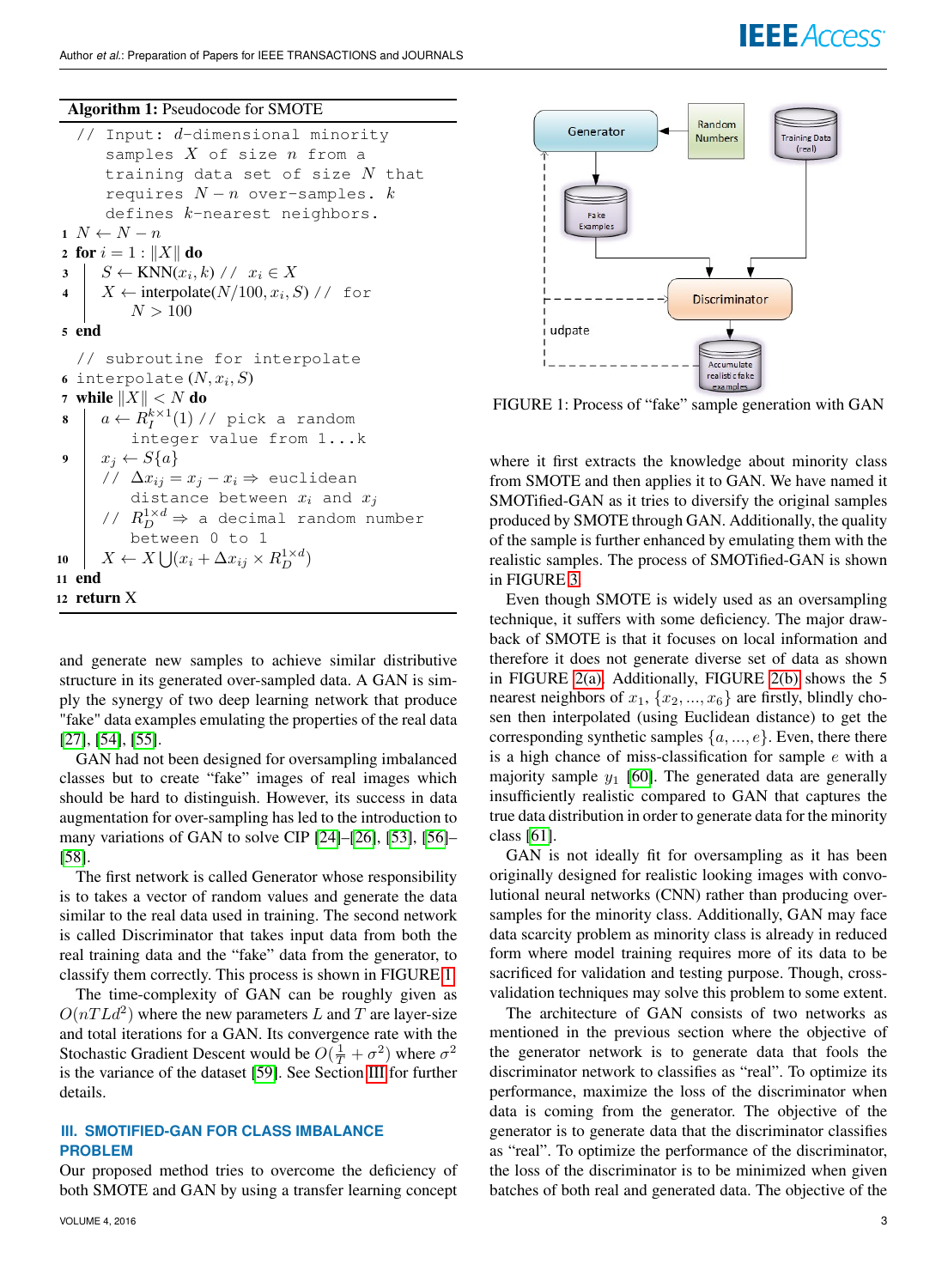<span id="page-3-0"></span>

<span id="page-3-1"></span>FIGURE 2: SMOTE processing for oversampling

discriminator is to not be "fooled" by the generator [\[53\]](#page-10-21), [\[63\]](#page-10-30). The discriminator score can be given as:

$$
\max_{D} \mathbb{E}_{x}[\log D(x)] + \mathbb{E}_{z}[\log(1 - D(G(z)))]
$$

or

 $\min_D \mathbb{E}_x[-\log D(x)] - \mathbb{E}_z[\log(1 - D(G(z)))]$ 

 $D(x)$  contains the discriminator output probabilities for the real data x and  $D(G(z))$  contains the discriminator output probabilities for the generated data z.

The generator score is:

$$
\min_G -\mathbb{E}_z[\log D(G(z))]
$$

The pseudocode for the GAN algorithm is given in Algorithm [2](#page-3-2) where SGD and weights are functions to determine gradient for a mini-batch using Stochastic Gradient Descent algorithm (SGD) optimizer [\[64\]](#page-10-31) or its any other variation such as ADAM [\[65\]](#page-10-32) or RMSprop [\[66\]](#page-10-33), and update the weights respectively. Once the algorithm terminates 'good' fake samples are collected with *accumulateFakeEx* based on classification accuracy.

Goodfellow [\[67\]](#page-10-34) has used *sigmoid* as the activation function that would result the following scores to minimize:

#### Algorithm 2: Pseudocode for GAN

- <span id="page-3-2"></span>// Input: training data set examples  $x$  and noise samples  $z$  from appropriate random number generator. An optional parameter can be the size  $n_{fake}$  of fake sample needed. // initialize parameters //  $m_i$  is minibatch indices for  $i^{th}$
- index and  $T$  is total iterations.
- 1 GAN  $(x, z, n_{fake})$

$$
2 \text{ for } t = 1 : T \text{ do}
$$

// generally step size S is 1 // subscript d and g refers to discriminator and generator entity respectively

$$
3 \mid \textbf{for } s = 1 : S \textbf{ do}
$$

4 
$$
\begin{array}{c|c} 4 & g_d \leftarrow SGD(-\log D(x) - \log(1 - \log x)) & D(G(z)), W_d, m_i) \end{array}
$$

$$
\mathsf{s} \quad | \quad W_d \leftarrow weights(g_d, W_d)
$$

$$
6 \mid end
$$

$$
7 \mid g_g \leftarrow SGD(-\log D(G(z)), W_g, m_i)
$$

$$
8 \mid W_g \leftarrow weights(g_g, W_g)
$$

9 end

 $\mathbf{1}$ 

$$
x' \leftarrow \text{accumulateFakeEx } (Model_d(W_d, x, z),
$$
  

$$
Model_g(W_g, x, z), n_{fake})
$$

11 return  $x'$ 

Discriminator:

$$
\mathbb{E}_x[-\log(1+e^{-y})] - \mathbb{E}_z[1-\log(1+e^{-\hat{y}})]
$$

Generator:

$$
\mathbb{E}_z[-\log(1+e^{-\hat{y}})]
$$

where y and  $\hat{y}$  are the outputs of the Discriminator D and Generator model G respectively before the activation function is applied.

The formalization of SMOTified-GAN is not very different from the original GAN. Only the random generator function of GAN is replaced with the repertoire of oversample minority examples from SMOTE. The modified scores can be shown as:

discriminator score:

$$
\max_{D} \mathbb{E}_{x^*}[\log D(x^*|x)] + \mathbb{E}_u[\log(1 - D(G(u)))]
$$

Generator score:

$$
\min_G -\mathbb{E}_u[\log D(G(u))]
$$

where  $x^*$  is training samples of minority class(es) and  $u$ is over-sampled data of the same class(es) generated from different algorithms such as SMOTE in this case. The pseudocode for SMOTified-GAN is given in Algorithm [3.](#page-4-0) Its implementation is not too difficult either. The Python code is available at [https://github.com/anuraganands.]( https://github.com/anuraganands)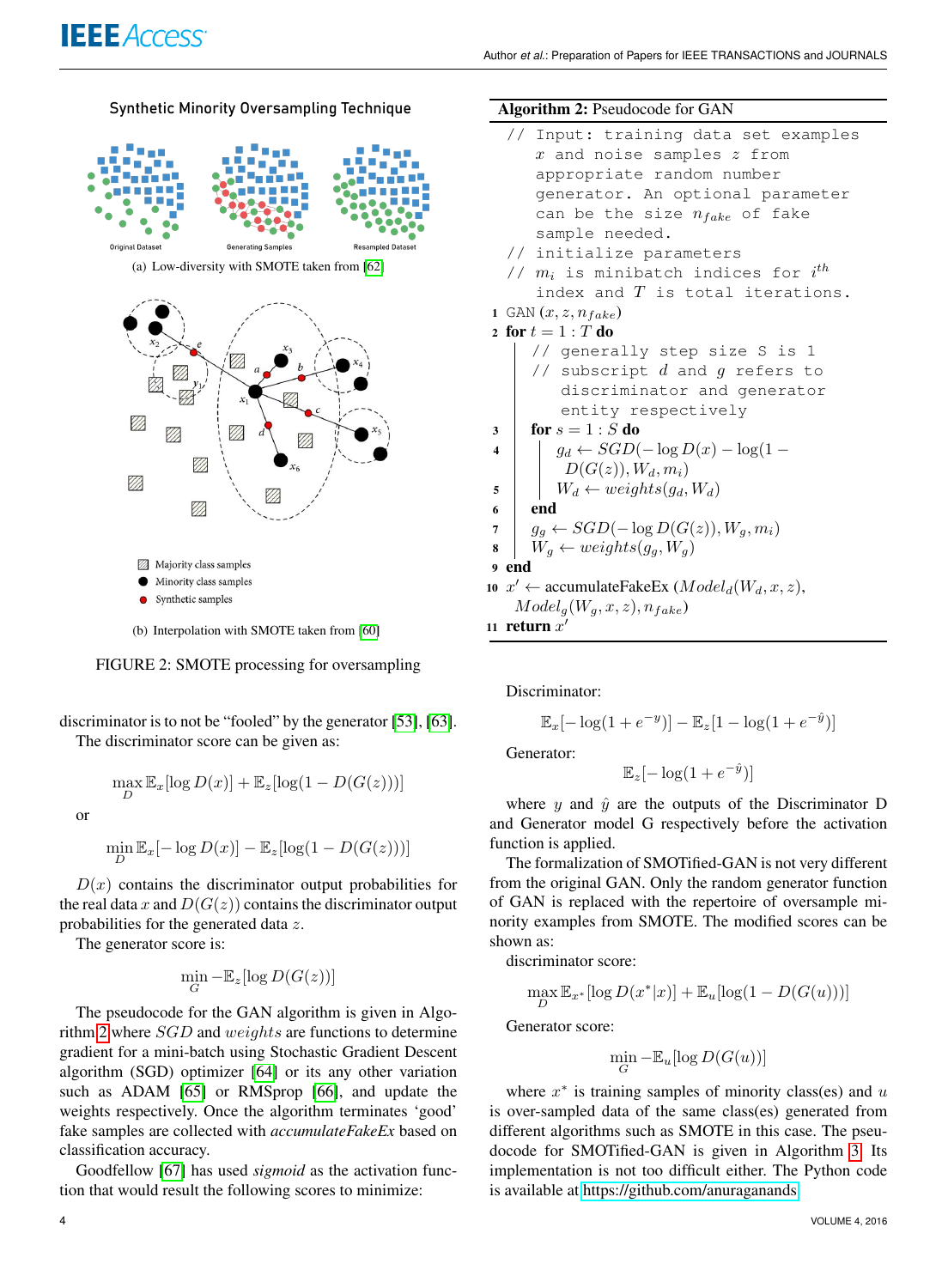As illustrated in FIGURE [3,](#page-5-0) there are two sections of SMOTified-GAN. The first one replaces the random number generator (refer FIGURE [1\)](#page-2-1) with the repertoire of oversamples from SMOTE. The second section continues with the process of GAN using the new samples from SMOTE. Algorithm [3](#page-4-0) also shows this process in two steps. Line (1) calls SMOTE function given in Algorithm [1](#page-2-0) and then Line (2) calls GAN function given in Algorithm [2.](#page-3-2) However, this time the generated samples  $u$  is used instead of random noise z.

#### Algorithm 3: Pseudocode for SMOTified-GAN

- <span id="page-4-0"></span>// Input: minority examples x∗ from a training data set  $x$  of size  $N$ that requires  $N - n$  over-samples;
- // User-defined parameter  $k$  for k-nearest neighbors.
- // First execute SMOTE given in Algorithm [1](#page-2-0) then GAN given in Algorithm [2](#page-3-2)
- 1 *u* ← call Algorithm[\\_1](#page-2-0)  $(x*, k)$  // generate over-sampled minority examples  $u$ . 2 *u* ← call Algorithm[\\_2](#page-3-2) ( $x*, u, N - n$ ).
- 

Its time complexity for sequential algorithm is combination of SMOTE's and GAN's time complexity, i.e.,  $O(N^2d\log k + nTLd^2) \approx O(N^2d + TNd^2)$  Since n is a small part of  $N$  so it can be assumed  $nL$  is comparable to N. This can further simplify the complexity to  $O(N^2d +$  $T N d^2 \le O(N^2 d^2 (1/d + T/N)) \le O(N^2 d^2 T).$ 

The major difference between our proposed method SMOTEfied-GAN and GAN is the use of ready-made repertoire of samples generated from SMOTE instead of a set of random noise to begin with. Intuitively, this helps in improvement of the input samples that produces better oversamples. This natural synergy of SMOTE and GAN guides the naïve GAN to have a jump-start with promising data before going through further refinement of unrealistic data from SMOTE.

#### **IV. EXPERIMENTS AND RESULTS**

In this section, we provide experimental results of oversampling methods, namely, SMOTE, GAN and SMOTified-GAN on different datasets that have been taken from the literature of CIP [\[68\]](#page-10-35)–[\[70\]](#page-10-36). The over-sampled minority class data have been made equal to the majority class data which is then augmented into training data that are then fed into the Neural Networks (NN) for classification. We have also done the testing on original datasets without using any data augmentation technique.

## *A. DATASETS*

We evaluate and compare our model on small to large datasets that feature class imbalance as shown in TABLE [1.](#page-5-1) The datasets were mainly obtained from the UCI machine learning repository [\[45\]](#page-10-13) that have been used in a number of methods for CIPs [\[68\]](#page-10-35)–[\[70\]](#page-10-36). Some datasets such as Credit-Card Fraud and Shuttle are highly imbalanced with minority class contribution as 0.17% and 0.29% respectively.

#### *B. EXPERIMENTAL SETUP*

We used naïve GAN model [\[53\]](#page-10-21) and naïve SMOTE [\[48\]](#page-10-15) in this paper. SMOTified-GAN uses the above two models, however, it is flexible enough to work with other combinations of different variations as well. The parameter settings such as learning rate, total epochs and loss functions are shown in TABLE [2.](#page-5-2) The GAN generator neural network features 3 hidden layers with 128 neurons in each layer. The GAN discriminator network is similar to the generator network with major difference of having only two layers first a linear layer followed by a leaky-ReLu layer with alpha=0.2. The classifier architecture is given in FIGURE [5.](#page-6-0) In GAN training, we use binary cross-entropy activation function with training data batch-size of 128 and initial learning-rate of 0.00001 with Adam optimser.

After basic pre-processing steps, SMOTE oversampling is done with  $k = 5$  neighbors. The stopping criteria for SMOTified-GAN and naïve GAN's training are based on validation error to avoid any over-learn. Additionally, it is ensured that the discriminator and generator loss remain significant and do not approach near zero.

## *C. PRELIMINARY INVESTIGATION*

The experiment has been conducted on 11 benchmark imbalanced datasets that are trained on NN to test the efficacy of various oversampling techniques. We used SMOTE, GAN and our proposed method SMOTified-GAN for oversampling. We have also done the testing with original data without any data augmentation. The quality of classification and comparative results are shown in TABLE [3.](#page-7-0) As expected all datasets show high train and test accuracy due to high imbalance in the datasets. So it is important to look into F1 scores to determine high precision and recall measures. The best F1 scores have been shown with the bold font.

It is clear from the experimental results that SMOTified-GAN has outperformed other oversampling techniques. Only Connect4 is an outlier where all oversampling techniques are showing poor results compared to the non-oversampling technique. Surprisingly, SMOTE also performed poorly by 3.6% compared to the original training dataset without any data augmentation. This result can be attributed to the fact that the dataset is highly imbalanced where minority class constitutes only 3.84% of the training dataset. This does not provide enough data for generalization. So the minority class should not be over-sampled blindly for a given dataset. Conversely, no data augmentation with datasets such Ecoli (6.0% minority class) and Wine (2.7% minority class) shows very poor and unacceptable results. Here data augmentation techniques especially with SMOTified-GAN show much better results of F1-score of 92.2% and 52.7% respectively.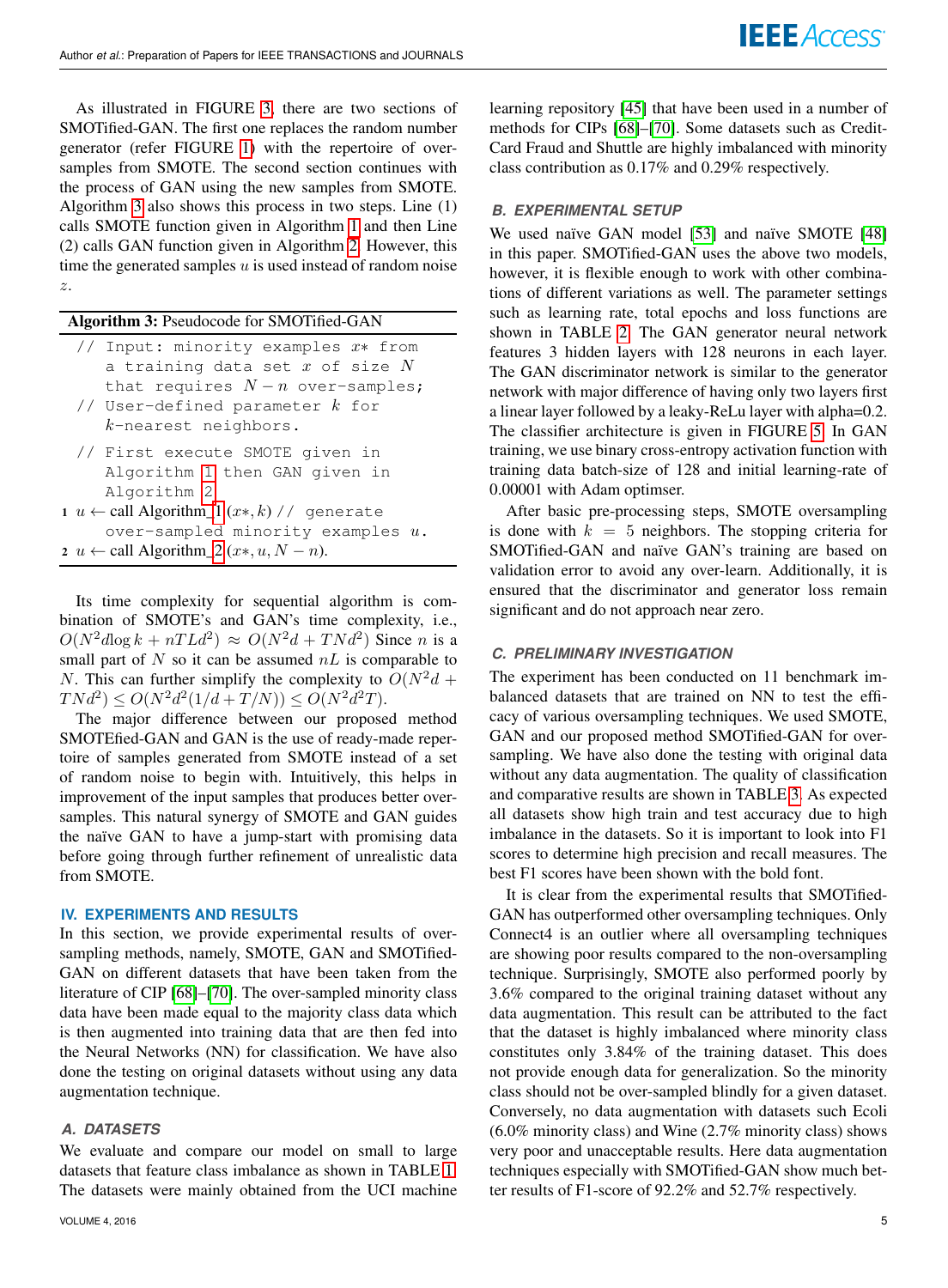<span id="page-5-0"></span>

FIGURE 3: Process of sample generation with SMOTified-GAN

| TABLE 1: Description for small to large datasets |  |
|--------------------------------------------------|--|
|                                                  |  |

<span id="page-5-1"></span>

| <b>Dataset</b>            | Features | <b>Classes</b>              | Instances | Minority Class $(\%)$ | Description                                                 |
|---------------------------|----------|-----------------------------|-----------|-----------------------|-------------------------------------------------------------|
| Ecoli $[45]$              |          |                             | 335       | 5.97                  | This data contains protein localization sites               |
| Ionosphere [45]           | 34       | $\mathcal{D}_{\mathcal{L}}$ | 351       | 35.71                 | Classification of radar returns from the ionosphere         |
| Pageblocks [45]           | 10       | ာ                           | 471       | 5.94                  | Classifying all the blocks of the page layout of a document |
| Yeast $[45]$              | 8        | ◠                           | 513       | 9.94                  | Predicting the Cellular Localization Sites of Proteins      |
| Wine $[45]$               |          | ∍                           | 655       | 2.74                  | Using chemical analysis determine the origin of wines       |
| Poker [45]                | 10       | ി                           | 1476      | 1.15                  | Purpose is to predict poker hands                           |
| Abalone [45]              | 8        | ◠                           | 4177      | 20.1                  | Predict the age of abalone from physical measurements       |
| Spambase [45]             | 57       | ∍                           | 4601      | 39.39                 | Classifying Email as Spam or Non-Spam                       |
| Shuttle $[45]$            | Q        | ◠                           | 58000     | 0.294                 | Approximately 80 percent of the data belongs to class 1     |
| Credit-Card Fraud [71]    | 30       | ി                           | 284807    | 0.172                 | This dataset has 492 frauds out of 284,807 transactions.    |
| Connect <sub>4</sub> [45] | 42       | ာ                           | 376640    | 3.84                  | Contains connect-4 positions                                |

TABLE 2: Parameter Settings

<span id="page-5-2"></span>

| Parameter                       | <b>Neural Network</b> | Generator                | Discriminator            |  |
|---------------------------------|-----------------------|--------------------------|--------------------------|--|
| Total neurons per hidden layer: | 256, 128              | 128, 256, 512, 1024      | 512, 256, 128            |  |
| Optimizer:                      | Adam                  | Adam                     | Adam                     |  |
| Loss Function:                  | Mean Absolute Error   | <b>BCEWithLogitsLoss</b> | <b>BCEWithLogitsLoss</b> |  |
| Activation :                    | <b>ReLU</b>           | <b>ReLU</b>              | LeakyReLU(0.2)           |  |
| Normalization:                  | -                     | BatchNorm1d              |                          |  |
| Learning Rate:                  | 0.00001               | 0.00001                  | 0.00001                  |  |

SMOTified-GAN gives the best results – considering F1 score – for all other datasets with the diverse proportion of minority class such as Creditcard Fraud (0.2% minority class), Spambase (39.4% minority class), Yeast (9.9% minority class) and Wine (2.7% minority class). The rest of the datasets, Ionosphere, Shuttle, Ecoli, Pageblocks and Poker also favors SMOTified-GAN. FIGURE [4](#page-6-1) on the comparative F1 score shows SMOTified-GAN outperforms other algorithms on 10/11 datasets. Its performance is significantly improved for Pageblocks by 9% and 10% for Ecoli. SMOTified-GAN has also produced better precision and recall for most of the datasets. It has the best precision for all 11 datasets and the best recall for 9/11 datasets. GAN and SMOTE give mixed results on different datasets. GAN has produced 10/11 times better results than SMOTE. Notably, data augmentation

less training is also better than GAN and SMOTE with 2/11 times and 4/11 times respectively.

Datasets like Yeast, Ecoli, Wine, Poker and Pageblocks have small number of minority class data instances relative to the majority class which allows SMOTified-GAN to show its potential over other algorithms as seen in the respective results. In datasets like Ecoli and Wine the minority instances are so low that the non-oversampling method completely fails to predict the minority class. All models give high train and test accuracy on all datasets which is attributed to the dominance of majority class in these datasets hence the true performance index measure is the minority F1-score which depends on both the precision and recall. Overall, the proposed model of SMOTified-GAN outperforms the others in terms of F1-score and a comparatively low standard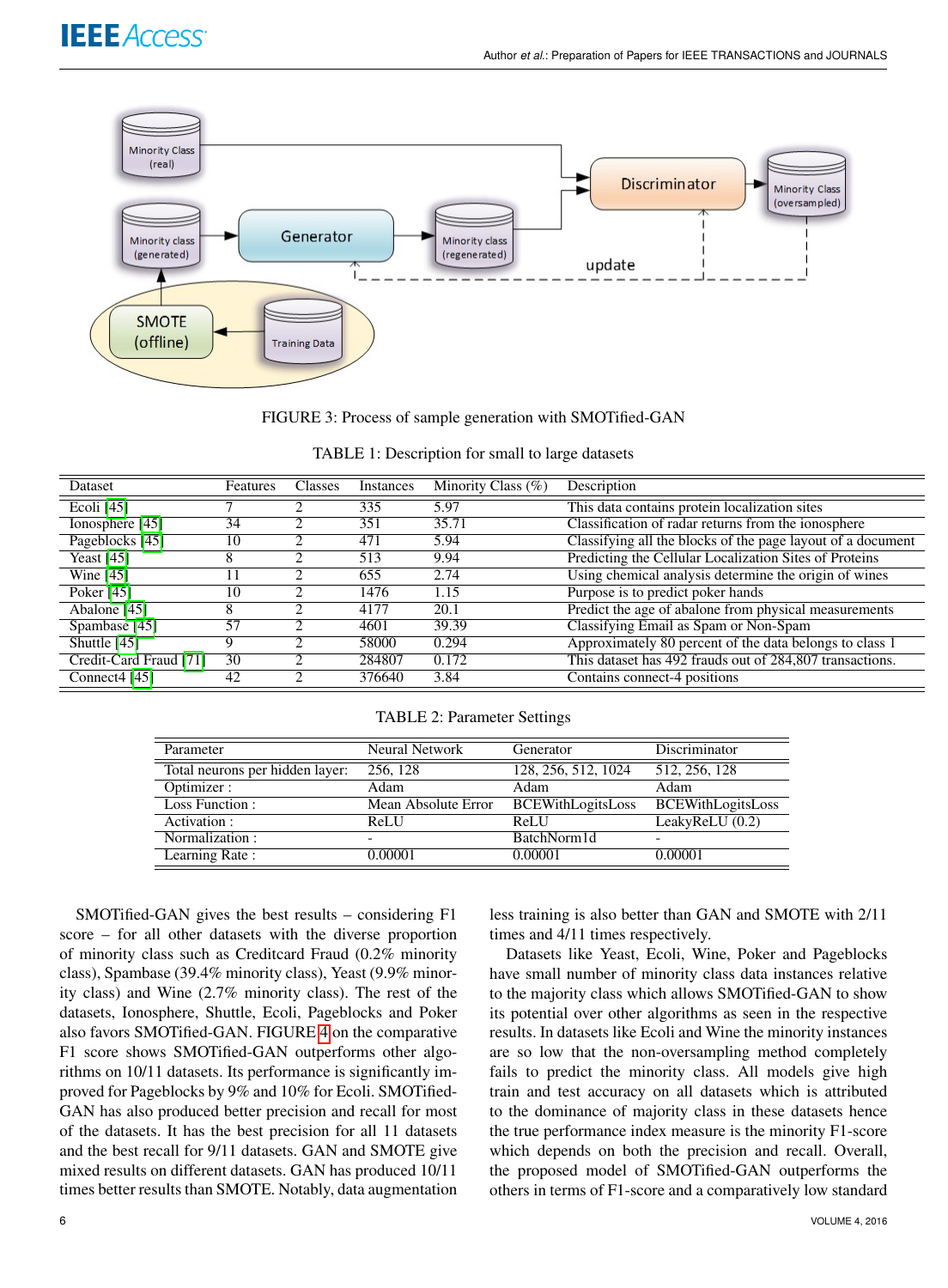<span id="page-6-1"></span>

**F1 Scores** 

FIGURE 4: Comparison of F1 scores

<span id="page-6-0"></span>

FIGURE 5: Architecture of the classifier

deviation of results.

The training loss curves of SMOTified-GAN's generator and discriminator models w.r.t the number of epochs during training of selected datasets have been shown in FIGURE [7.](#page-9-22) In general, the Discriminator's loss curve converges fairly quickly whereas the Generative loss curve demonstrates high fluctuations, however, these fluctuations generally gets steady at around 2000 epochs. We have also drawn validation F1 score in the same graph to determine the termination criterion. The training stops once the validation F1-score reaches its highest value to avoid any over-fitting.

## *D. RESULTS*

Table [3](#page-7-0) presents a summary for the experimental results with NN using the respective oversampling methods – SMOTE, GAN, SMOTified-GAN and also without no augmentation. It shows training and test accuracy and measurements of F1-score, precision and recall. Its purpose is to demonstrate the effectiveness of the methods for class imbalanced datasets. We report the mean, standard deviation, and best performance using the respective evaluation metrics using 30 experimental runs where each run has a different randomised initial position in weight space. This is done to incorporate model uncertainty in our results.

FIGURE [6](#page-8-3) presents the receiver operating characteristic curve or ROC curve on precision and recall for the tested datasets. The results for nine datasets have been illustrated with all the tested algorithms. It also shows the measure for the area under the curve (AUC). This is a standard performance measure for imbalanced data. It is clear from the graph that our proposed SMOTified-GAN has highest AUC for all the datasets except Abalone. For example FIGURE [6\(h\)](#page-8-4) shows AUC for Shuttle dataset with SMOTified-GAN, GAN, no data augmentation and SMOTE have the result of 0.949, 0.911, 0.891 and 0.712 respectively in descending order. SMOTified-GAN is better than others by up to 0.038 to the next best algorithm. GAN and SMOTE shows the mixed results as discussed earlier with F1-scores.

### **V. DISCUSSION**

A significant improvement in the quality of classification has been observed with the introduction of SMOTified-GAN as an oversampling technique. It has clearly outperformed naïve GAN and SMOTE in most of the datasets. The F1-score has been improved by up to 9% for Ecoli dataset from the next best oversampling technique where the precision has also shown significant growth of around {7% to 8%} for Wine and Yeast datasets. The recall has not been much improved. SMOTE generally has low precision and SMOTified-GAN has relatively better precision than the other models. Most notable improvement from GAN and SMOTE can be seen with {Abalone, Pageblock, Wine, and Shuttle datasets}, and {Credit-card Fraud and Wine datasets} respectively.

Considering the impact of the number of features, percentage of minority class and the size of the data on the quality of oversampling has shown mixed results. For example datasets with higher features such as Credit-card fraud (30 features, 0.172% of minority class) have shown good results but Connect4 (42 features, 3.84% of minority class) has shown poorer results. However, SMOTE generally performs poorly on F1-score even with raw data in 3/4 times when the features are high as in Connect4 (42 features), Credit-card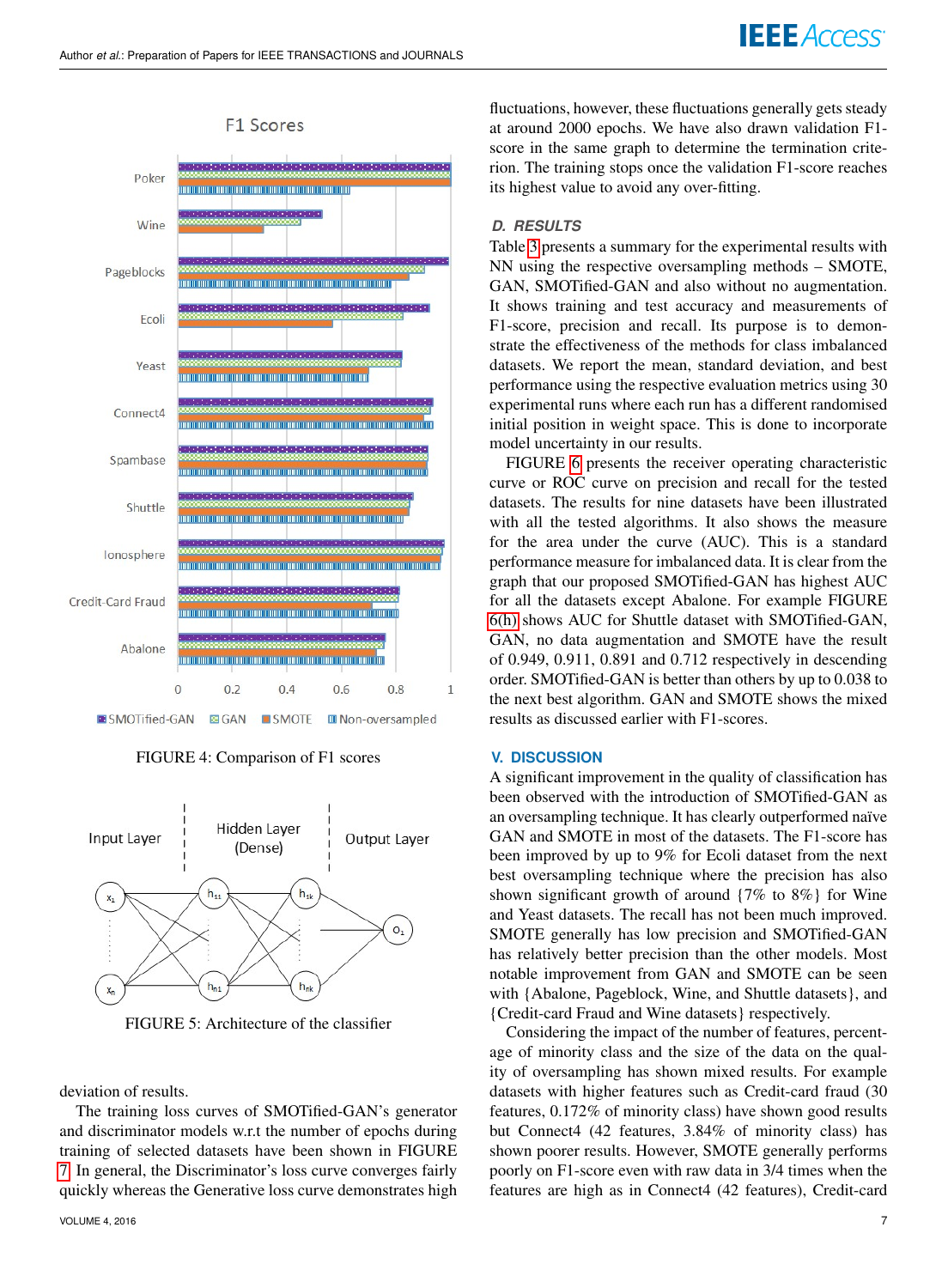<span id="page-7-0"></span>TABLE 3: Comparison of experimental results on NN with baseline methods (SMOTE, GAN, SMOTified-GAN and nonoversampled original data)

| Dataset     | Oversampling    | Train                  | Test                   | F1                     | Precision | Recall |
|-------------|-----------------|------------------------|------------------------|------------------------|-----------|--------|
|             | methods         | Mean (Best, SD)        | Mean (Best, SD)        | Mean (Best, SD)        |           |        |
| Ecoli       | Non-oversampled | 0.9328 (0.9328,0.0000) | 0.9701(0.9701, 0.0000) | 0.0000(0.0000, 0.0000) | 0.00      | 0.00   |
|             | <b>SMOTE</b>    | 0.9905(0.9959, 0.0020) | 0.9577 (0.9701,0.0100) | 0.5684(0.6666, 0.0890) | 0.50      | 1.00   |
|             | <b>GAN</b>      | 0.9885 (0.9919,0.0013) | 0.9880 (1.0000,0.0099) | 0.8266(1.0000, 0.1964) | 1.00      | 1.00   |
|             | SMOTified-GAN   | 0.9861 (0.9879,0.0010) | 0.9960(1.0000, 0.0077) | 0.9222(1.0000, 0.1433) | 1.00      | 1.00   |
| Ionosphere  | Non-oversampled | 0.9878(0.9928, 0.0027) | 0.9728(0.9857, 0.0126) | 0.9621 (0.9803,0.0179) | 0.98      | 0.98   |
|             | <b>SMOTE</b>    | 0.9914(0.9916, 0.0007) | 0.9738(0.9857, 0.0113) | 0.9632(0.9803, 0.0164) | 0.97      | 0.99   |
|             | <b>GAN</b>      | 0.9901 (0.9944,0.0017) | 0.9767 (1.0000,0.0086) | 0.9701 (1.0000,0.0210) | 1.00      | 1.00   |
|             | SMOTified-GAN   | 0.9903(0.9944, 0.0023) | 0.9823 (1.0000,0.0068) | 0.9777(1.0000, 0.0169) | 1.00      | 1.00   |
| Pageblocks  | Non-oversampled | 0.9627(0.9627, 0.0000) | 0.9775 (0.9894,0.0050) | 0.7803 (0.9090,0.0700) | 1.00      | 0.82   |
|             | <b>SMOTE</b>    | 0.9955 (1.0000,0.0030) | 0.9761 (1.0000,0.0130) | 0.8480 (1.0000,0.0780) | 1.00      | 1.00   |
|             | <b>GAN</b>      | 0.9943(0.9972,0.0020)  | 0.9858 (1.0000,0.0098) | 0.9038(1.0000, 0.0793) | 1.00      | 1.00   |
|             | SMOTified-GAN   | 0.9943(1.0000, 0.0043) | 0.9989(1.0000, 0.0042) | 0.9926(1.0000, 0.0291) | 1.00      | 1.00   |
| Yeast       | Non-oversampled | 0.9748 (0.9780,0.0013) | 0.9323 (0.9417,0.0097) | 0.6987(0.7272, 0.0305) | 0.80      | 0.67   |
|             | <b>SMOTE</b>    | 0.9638 (0.9757,0.0083) | 0.9139 (0.9417,0.0152) | 0.7012(0.7857,0.0446)  | 0.82      | 0.75   |
|             | <b>GAN</b>      | 0.9782 (0.9811,0.0028) | 0.9595 (0.9514,0.0036) | 0.8173 (0.8333,0.0169) | 0.83      | 0.83   |
|             | SMOTified-GAN   | 0.9663 (0.9703,0.0023) | 0.9611(0.9611, 0.0044) | 0.8221(0.8695, 0.0223) | 0.91      | 0.83   |
| Wine        | Non-oversampled | 0.9770 (0.9770,0.0000) | 0.9541 (0.9541,0.0000) | 0.0000(0.0000, 0.0000) | 0.00      | 0.00   |
|             | <b>SMOTE</b>    | 0.9806 (0.9843,0.0020) | 0.9081 (0.9389,0.0090) | 0.3149(0.5000, 0.0651) | 0.39      | 0.67   |
|             | <b>GAN</b>      | 0.9841 (0.9873,0.0020) | 0.9549(0.9618,0.0073)  | 0.4489(0.5454, 0.1112) | 0.46      | 0.67   |
|             | SMOTified-GAN   | 0.9854 (0.9873,0.0010) | 0.9558(0.9694, 0.0090) | 0.5274(0.6000, 0.0780) | 0.53      | 0.69   |
| Poker       | Non-oversampled | 0.9902(0.9906, 0.0008) | 0.9949(0.9966, 0.0020) | 0.6300(0.8000, 0.2530) | 1.00      | 0.67   |
|             | <b>SMOTE</b>    | 1.0000 (1.0000,0.0000) | 1.0000 (1.0000,0.0000) | 1.0000 (1.0000,0.0000) | 1.00      | 1.00   |
|             | <b>GAN</b>      | 1.0000(1.0000, 0.0000) | 1.0000 (1.0000.0.0000) | 1.0000(1.0000, 0.0000) | 1.00      | 1.00   |
|             | SMOTified-GAN   | 1.0000(1.0000, 0.0000) | 1.0000 (1.0000,0.0000) | 1.0000(1.0000, 0.0000) | 1.00      | 1.00   |
| Abalone     | Non-oversampled | 0.9080 (0.9108,0.0019) | 0.9072 (0.9114,0.0028) | 0.7556 (0.7658,0.0090) | 0.80      | 0.73   |
|             | <b>SMOTE</b>    | 0.8969(0.9022,0.0035)  | 0.8622(0.8827, 0.0105) | 0.7259(0.7566, 0.0200) | 0.78      | 0.72   |
|             | <b>GAN</b>      | 0.9422 (0.9439,0.0013) | 0.9070 (0.9125,0.0040) | 0.7555(0.7687, 0.0061) | 0.80      | 0.74   |
|             | SMOTified-GAN   | 0.9427 (0.9441,0.0008) | 0.9075(0.9126, 0.0036) | 0.7612(0.7711, 0.0065) | 0.80      | 0.75   |
| Spambase    | Non-oversampled | 0.9476(0.9527, 0.0020) | 0.9309 (0.9380,0.0027) | 0.9152 (0.9213,0.0032) | 0.91      | 0.92   |
|             | <b>SMOTE</b>    | 0.9455 (0.9526,0.0026) | 0.9276(0.9336,0.0031)  | 0.9129 (0.9204,0.0049) | 0.92      | 0.92   |
|             | <b>GAN</b>      | 0.9571 (0.9599,0.0019) | 0.9319(0.9380, 0.0030) | 0.9172(0.9222,0.0036)  | 0.93      | 0.92   |
|             | SMOTified-GAN   | 0.9583 (0.9602,0.0012) | 0.9323 (0.9380,0.0026) | 0.9174(0.9222, 0.0031) | 0.94      | 0.91   |
| Shuttle     | Non-oversampled | 0.9994 (0.9998,0.0006) | 0.9992(0.9996.0.0005)  | 0.8256(0.9350, 0.2294) | 0.92      | 0.96   |
|             | <b>SMOTE</b>    | 0.9996(0.9996, 0.0000) | 0.9990(0.9993,0.0001)  | 0.8465(0.8837, 0.0220) | 0.83      | 0.97   |
|             | <b>GAN</b>      | 0.9995(0.9999, 0.0005) | 0.9989(0.9996, 0.0009) | 0.8497(0.9367, 0.2240) | 0.93      | 0.95   |
|             | SMOTified-GAN   | 0.9996(0.9997, 0.0004) | 0.9993(0.9996, 0.0006) | 0.8632(0.9368, 0.2009) | 0.93      | 0.95   |
| Credit-Card | Non-oversampled | 0.9996(0.9997, 0.0001) | 0.9991(0.9993.0.0001)  | 0.8066 (0.8214,0.0327) | 0.84      | 0.80   |
| Fraud       | <b>SMOTE</b>    | 0.9996(0.9997, 0.0001) | 0.9990(0.9991, 0.0001) | 0.7099(0.7409, 0.0210) | 0.80      | 0.69   |
|             | GAN             | 0.9995 (0.9997,0.0001) | 0.9991 (0.9994,0.0001) | 0.8069(0.8214, 0.0241) | 0.84      | 0.80   |
|             | SMOTified-GAN   | 0.9993(0.9994, 0.0001) | 0.9992(0.9993, 0.0001) | 0.8118(0.8243, 0.0202) | 0.85      | 0.80   |
| Connect4    | Non-oversampled | 0.9947(0.9966, 0.0014) | 0.9948(0.9965, 0.0013) | 0.9361(0.9578, 0.0151) | 0.92      | 1.00   |
|             | <b>SMOTE</b>    | 0.9967(0.9970, 0.0001) | 0.9912(0.9930, 0.0007) | 0.9011 (0.9167,0.0068) | 0.85      | 1.00   |
|             | <b>GAN</b>      | 0.9962(0.9982,0.0010)  | 0.9938(0.9965, 0.0021) | 0.9251(0.9577, 0.0180) | 0.92      | 1.00   |
|             | SMOTified-GAN   | 0.9966 (0.9986,0.0009) | 0.9946 (0.9965,0.0017) | 0.9355 (0.9578,0.0158) | 0.92      | 1.00   |

fraud (30 features), Ionosphere (34 features) and Spambase (57 features).

Furthermore, the best algorithm may not be clearly visible with ROC curves in FIGURE [6,](#page-8-3) however, the AUC-ROC measures for each graph shows that SMOTified-GAN outperforms other algorithms. The larger area the ROC curve occupies the better the algorithm which is shown by the AUC measures. For example, it is somewhat clear from the Shuttle that shows the best to worst in the order of SMOTified-GAN (0.949), GAN (0.911), no oversampling technique (0.891) and then SMOTE (0.712). So SMOTified-GAN is 3.5% better than the next best algorithm. Similarly, it is 2.1% better than

the second best algorithm for Spambase.

#### **VI. CONCLUSION**

We presented a framework that addressed class imbalanced pattern classification problems by combining features from GAN and SMOTE. Our results show that the proposed framework significantly improves the majority of the class imbalanced problems. There were improvements of up to 9% on the F1 score for the benchmark datasets. Since it is an offline pre-processing technique with a reasonable time complexity order of  $O(N^2d^2T)$ , it does not affect the efficiency of the training process. We also visualized the learning process and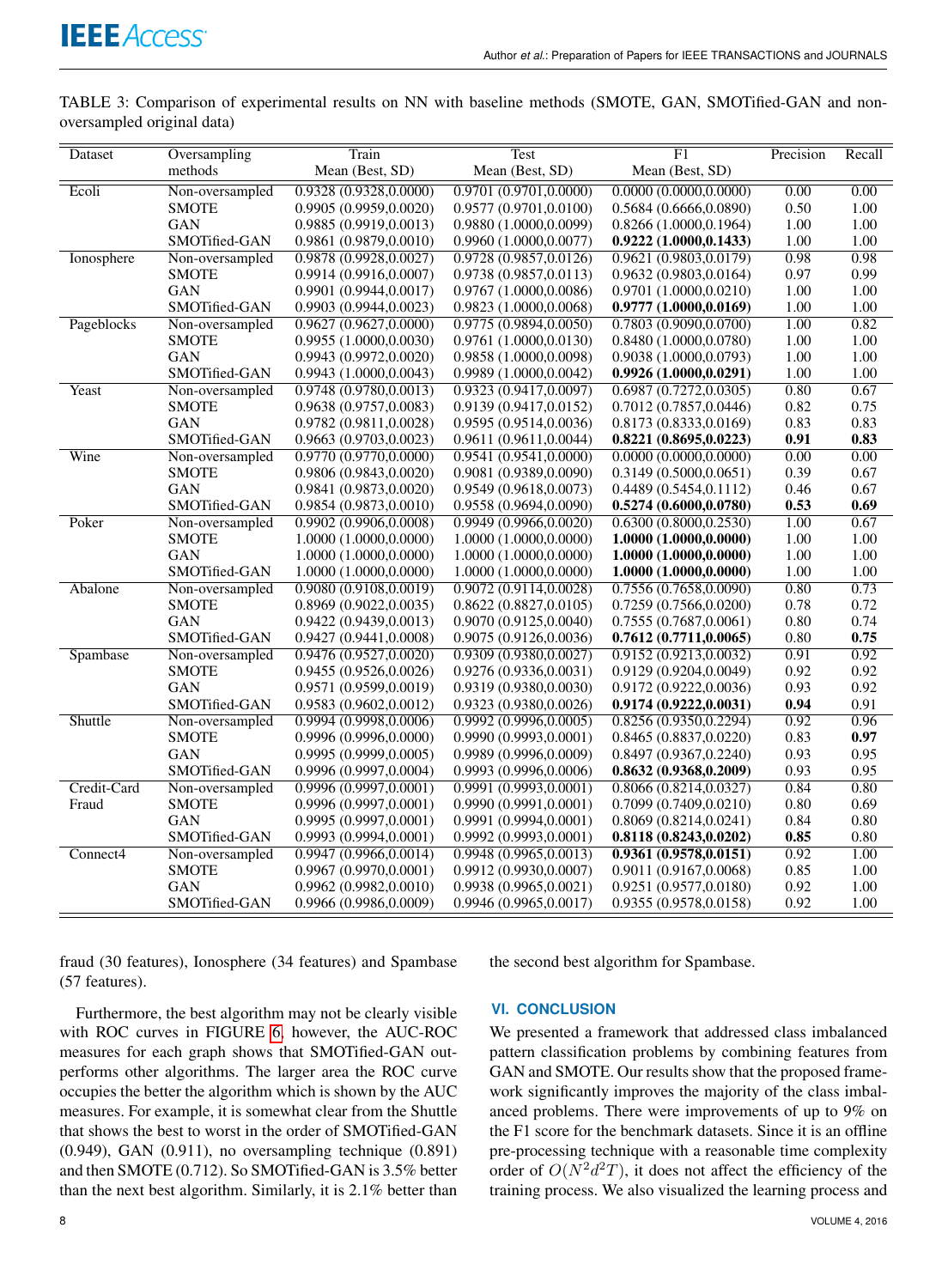<span id="page-8-3"></span>

<span id="page-8-4"></span>FIGURE 6: Precision vs Recall for AUC Curves

found out that the AUC of SMOTified-GAN is better than the  $2^{nd}$  best algorithm up to 2.1% (for Spambase) and 3.5% (for Shuttle).

There are several possible future directions from this work such as applying SMOTified-GAN to other neural networks such as CNNs and recurrent neural networks (RNNs) to oversample imbalanced image datasets and time-series data, respectively. Furthermore, different variations and combinations of SMOTE and GAN for the new model of SMOTified-GAN can improve it even further.

It will be interesting to investigate the conjoining of GAN with other over-sampling techniques such as MCMC. Its sampling method on a Bayesian framework can be used to incorporate uncertainty in the predictions and develop a probabilistic data generation process via GANs. The proposed framework can be used in a wide range of problems that face challenges when it comes to class imbalance issues. This framework can also be used to improve few-shot learning [\[72\]](#page-10-38) to address problems where the model finds it difficult to draw decision boundaries due to a lack of data. Moreover,

we can also investigate if the method can be used to address the bias-variance problems in order to improve the generalization ability of the model given that the training data differs significantly from the test dataset.

#### **CODE AND DATA**

We provide Python code and data for extending this work further  $<sup>1</sup>$  $<sup>1</sup>$  $<sup>1</sup>$ .</sup>

#### **REFERENCES**

- <span id="page-8-0"></span>[1] C. X. Ling and V. S. Sheng, "Class Imbalance Problem," in *Encyclopedia of Machine Learning*, C. Sammut and G. I. Webb, Eds. Springer US, 2010, pp. 171–171.
- <span id="page-8-1"></span>[2] C. L. Castro and A. P. Braga, "Novel Cost-Sensitive Approach to Improve the Multilayer Perceptron Performance on Imbalanced Data," *IEEE Transactions on Neural Networks and Learning Systems*, vol. 24, no. 6, pp. 888– 899, Jun. 2013.
- <span id="page-8-2"></span>[3] S. Makki, Z. Assaghir, Y. Taher, R. Haque, M. Hacid, and H. Zeineddine, "An Experimental Study With Imbalanced Classification Approaches for Credit Card Fraud Detection," *IEEE Access*, vol. 7, pp. 93 010–93 022, 2019.

<span id="page-8-5"></span><sup>1</sup><https://github.com/sydney-machine-learning/GANclassimbalanced>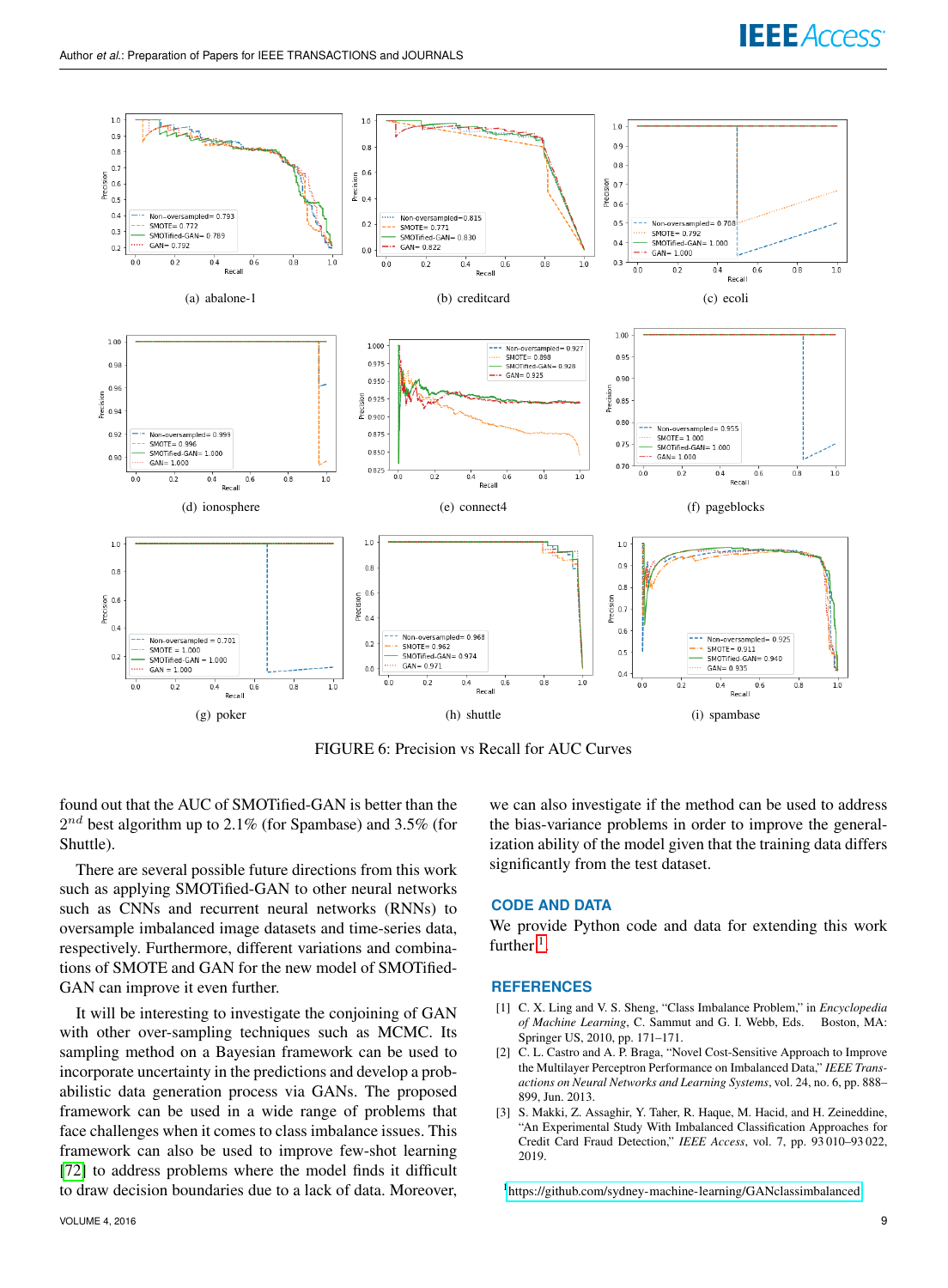<span id="page-9-22"></span>

FIGURE 7: SMOTified-GAN's Loss and epoch for the best F1-score

- <span id="page-9-7"></span>[4] G. Haixiang, L. Yijing, J. Shang, G. Mingyun, H. Yuanyue, and G. Bing, "Learning from class-imbalanced data: Review of methods and applications," *Expert Systems with Applications*, vol. 73, pp. 220–239, May 2017.
- <span id="page-9-0"></span>[5] J. M. Johnson and T. M. Khoshgoftaar, "Survey on deep learning with class imbalance," *Journal of Big Data*, vol. 6, no. 1, p. 27, Mar. 2019.
- <span id="page-9-1"></span>[6] Q. Wei and R. L. D. Jr, "The Role of Balanced Training and Testing Data Sets for Binary Classifiers in Bioinformatics," *PLOS ONE*, vol. 8, no. 7, p. e67863, Jul. 2013.
- <span id="page-9-2"></span>[7] W. Wei, J. Li, L. Cao, Y. Ou, and J. Chen, "Effective detection of sophisticated online banking fraud on extremely imbalanced data," *World Wide Web*, vol. 16, no. 4, pp. 449–475, Jul. 2013.
- <span id="page-9-20"></span>[8] J. Lee, Y. C. Lee, and J. T. Kim, "Fault detection based on one-class deep learning for manufacturing applications limited to an imbalanced database," *Journal of Manufacturing Systems*, vol. 57, pp. 357–366, Oct. 2020.
- [9] Y. Zhuo and Z. Ge, "Gaussian Discriminative Analysis aided GAN for imbalanced big data augmentation and fault classification," *Journal of Process Control*, vol. 92, pp. 271–287, Aug. 2020.
- [10] S. Huang and K. Lei, "IGAN-IDS: An imbalanced generative adversarial network towards intrusion detection system in ad-hoc networks," *Ad Hoc Networks*, vol. 105, p. 102177, Aug. 2020.
- <span id="page-9-3"></span>[11] S. S. Mullick, S. Datta, and S. Das, "Generative Adversarial Minority Oversampling," in *2019 IEEE/CVF International Conference on Computer Vision (ICCV)*, Oct. 2019, pp. 1695–1704.
- <span id="page-9-4"></span>[12] A. Bria, C. Marrocco, and F. Tortorella, "Addressing class imbalance in deep learning for small lesion detection on medical images," *Computers in Biology and Medicine*, vol. 120, p. 103735, May 2020.
- <span id="page-9-5"></span>[13] Z. Qin, Z. Liu, P. Zhu, and Y. Xue, "A GAN-based image synthesis method for skin lesion classification," *Computer Methods and Programs in Biomedicine*, vol. 195, p. 105568, Oct. 2020.
- <span id="page-9-6"></span>[14] D. Rodriguez, I. Herraiz, R. Harrison, J. Dolado, and J. C. Riquelme, "Preliminary comparison of techniques for dealing with imbalance in software defect prediction," in *Proceedings of the 18th International Conference on Evaluation and Assessment in Software Engineering*, ser. EASE '14. New York, NY, USA: Association for Computing Machinery, 2014.
- <span id="page-9-8"></span>[15] A. F. Hilario, S. G. López, M. Galar, R. C. Prati, B. Krawczyk, and F. Herrera, *Learning from Imbalanced Data Sets*. Springer International Publishing, 2018.
- <span id="page-9-9"></span>[16] T. Zhu, Y. Lin, and Y. Liu, "Improving interpolation-based oversampling for imbalanced data learning," *Knowledge-Based Systems*, vol. 187, p. 104826, Jan. 2020.
- <span id="page-9-10"></span>[17] X. Tao, Q. Li, W. Guo, C. Ren, Q. He, R. Liu, and J. Zou, "Adaptive weighted over-sampling for imbalanced datasets based on density peaks clustering with heuristic filtering," *Information Sciences*, vol. 519, pp. 43– 73, May 2020.
- <span id="page-9-11"></span>[18] N. V. Chawla, K. W. Bowyer, L. O. Hall, and W. P. Kegelmeyer, "Smote: synthetic minority over-sampling technique," *Journal of artificial intelligence research*, vol. 16, pp. 321–357, 2002.
- <span id="page-9-12"></span>[19] L. Torgo, R. P. Ribeiro, B. Pfahringer, and P. Branco, "Smote for regression," in *Portuguese conference on artificial intelligence*. Springer, 2013, pp. 378–389.
- <span id="page-9-13"></span>[20] P. Jeatrakul, K. W. Wong, and C. C. Fung, "Classification of imbalanced data by combining the complementary neural network and smote algorithm," in *International Conference on Neural Information Processing*. Springer, 2010, pp. 152–159.
- <span id="page-9-14"></span>[21] S. Li, S. Huang, and Y. Zhou, "Toxic behaviour detection based on improved smote algorithm and bi-lstm network," *International Journal of Intelligent Internet of Things Computing*, vol. 1, no. 2, pp. 114–128, 2020.
- <span id="page-9-15"></span>[22] A. Fern'andez, S. Garcia, F. Herrera, and N. V. Chawla, "Smote for learning from imbalanced data: progress and challenges, marking the 15 year anniversary," *Journal of artificial intelligence research*, vol. 61, pp. 863–905, 2018.
- <span id="page-9-16"></span>[23] M. Zareapoor, P. Shamsolmoali, and J. Yang, "Oversampling adversarial network for class-imbalanced fault diagnosis," *Mechanical Systems and Signal Processing*, vol. 149, p. 107175, Feb. 2021.
- <span id="page-9-21"></span>[24] G. Douzas and F. Bacao, "Effective data generation for imbalanced learning using conditional generative adversarial networks," *Expert Systems with Applications*, vol. 91, pp. 464–471, 2018. [Online]. Available: <https://www.sciencedirect.com/science/article/pii/S0957417417306346>
- [25] M. Zheng, T. Li, R. Zhu, Y. Tang, M. Tang, L. Lin, and Z. Ma, "Conditional wasserstein generative adversarial network-gradient penaltybased approach to alleviating imbalanced data classification," *Information Sciences*, vol. 512, pp. 1009–1023, 2020. [Online]. Available: [https:](https://www.sciencedirect.com/science/article/pii/S0020025519309715) [//www.sciencedirect.com/science/article/pii/S0020025519309715](https://www.sciencedirect.com/science/article/pii/S0020025519309715)
- <span id="page-9-17"></span>[26] J. Zhai, J. Qi, and C. Shen, "Binary imbalanced data classification based on diversity oversampling by generative models," *Information Sciences*, vol. 585, pp. 313–343, 2022. [Online]. Available: [https:](https://www.sciencedirect.com/science/article/pii/S0020025521011804) [//www.sciencedirect.com/science/article/pii/S0020025521011804](https://www.sciencedirect.com/science/article/pii/S0020025521011804)
- <span id="page-9-18"></span>[27] L. Zhang, H. Yang, and Z. Jiang, "Imbalanced biomedical data classification using self-adaptive multilayer ELM combined with dynamic GAN," *BioMedical Engineering OnLine*, vol. 17, no. 1, p. 181, Dec. 2018.
- <span id="page-9-19"></span>[28] P. Xu, R. Du, and Z. Zhang, "Predicting pipeline leakage in petrochemical